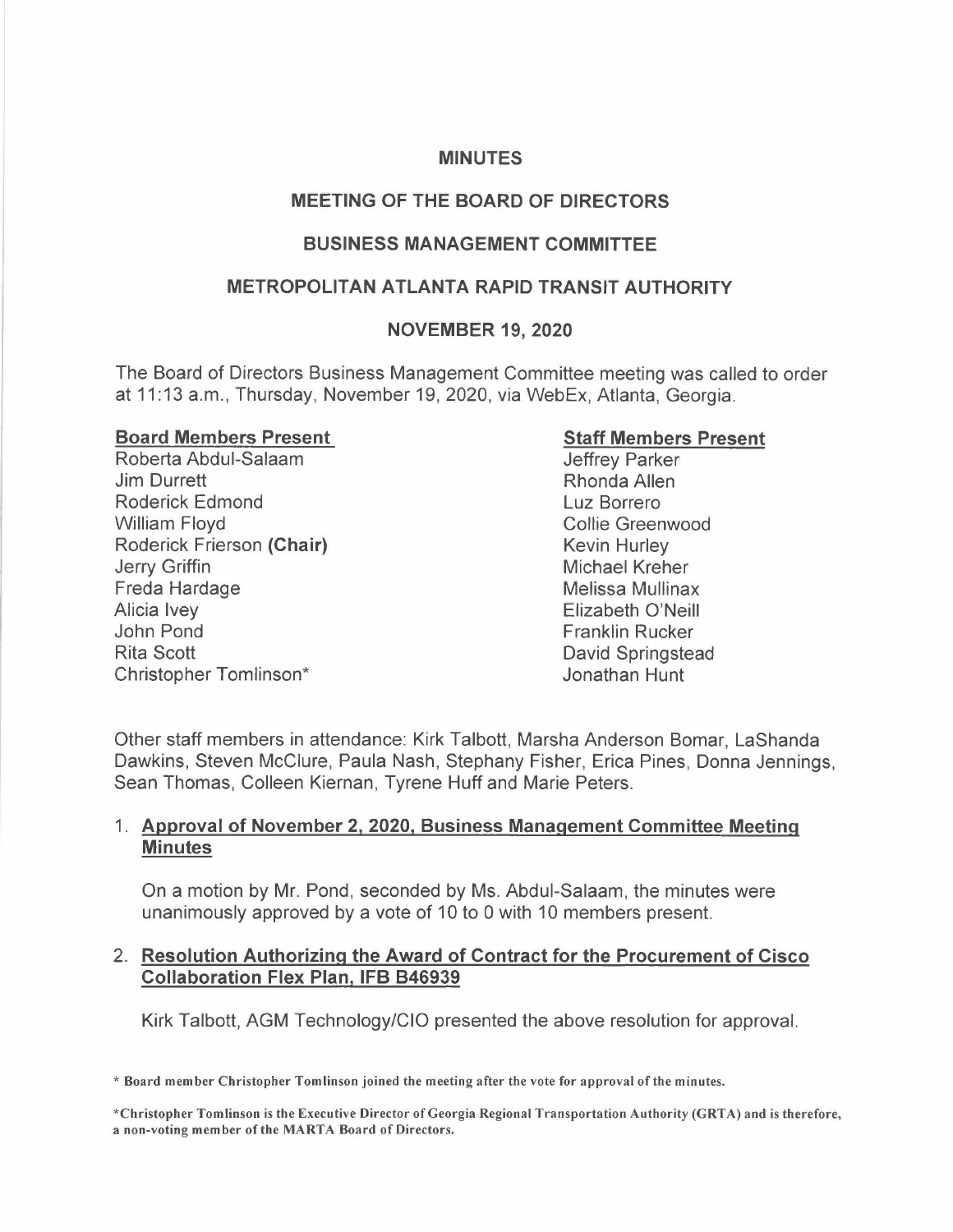The purpose of this resolution allows the Authority to renew licenses and maintenance for the telephone system.

On a motion by Mrs. Hardage, seconded by Mr. Durrett, the resolution was unanimously approved by a vote of 10 to 0 with 11<sup>\*</sup> members present.

## 3. **Resolution Authorizing Renewal of MARTA's Excess Operating Property and Liability Insurance Programs for 2021**

Donna Jennings, Director Risk Management presented the above resolution for approval.

- Renew excess liability insurance coverage
	- o Facing significant challenges as the market is forcing companies to take on higher retention
- Change structure of excess liability insurance program
	- o Due to changes in the insurance market, MARTA will need to change the restructuring of the 2021 insurance plan
	- o Restructuring upper layer to account for pricing and coverage availability
- Renew excess property insurance coverage
	- o MARTA's goal is to drive the cost down within the market constraint

On a motion by Mr. Durrett, seconded by Mr. Griffin, the resolution was unanimously approved by a vote of 10 to 0 with 11<sup>\*</sup> members present.

## **4. Resolution Authorizing the Award of a Contract for the Procurement of Drug** & **Alcohol Software, RFP P43284**

Steven McClure, Director Human Resources presented the above resolution for approval.

- This resolution would allow MARTA to:
	- o To comply with the Federal Transit Associate drug and alcohol program
	- o Covers three thousand one hundred and fourteen (3,114) MARTA employees in safety-sensitive positions
	- o Pre-employment drug and alcohol test
	- o Migrate to cloud-based software that would enable the Authority to track and satisfies pre-employment, visible suspicion, post accidents, and random drug test

On a motion by Mr. Durrett, seconded by Mrs. Hardage, the resolution was unanimously approved by a vote of 10 to 0 with  $11<sup>*</sup>$  members present.